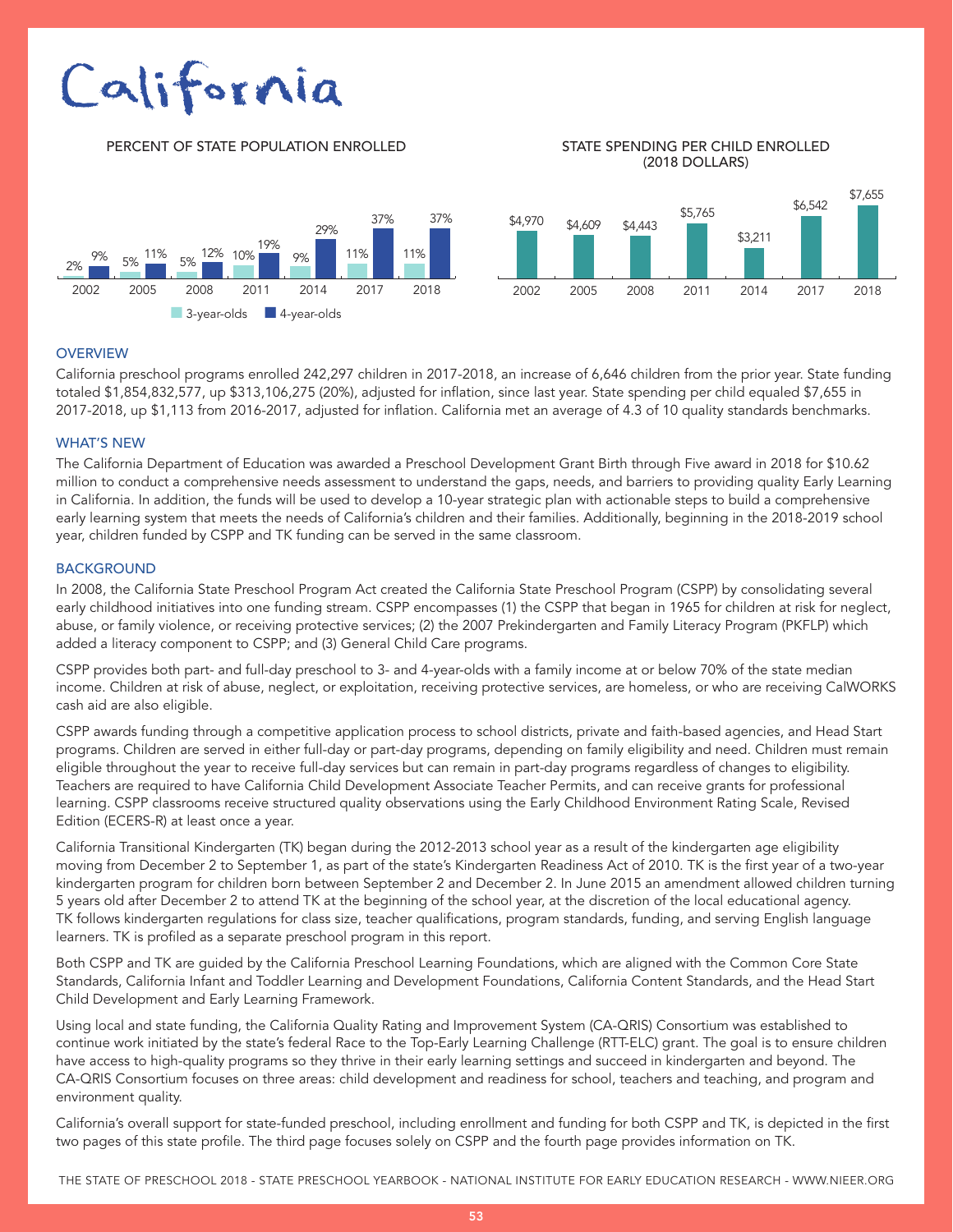#### CALIFORNIA STATE OVERVIEW

#### **ACCESS**

| Special education enrollment, ages 3 and 4  50,091           |  |
|--------------------------------------------------------------|--|
| Federally funded Head Start enrollment, ages 3 and 4  73,145 |  |
| State-funded Head Start enrollment, ages 3 and 4 0           |  |

#### PERCENT OF POPULATION ENROLLED IN PUBLIC ECE



† Some Head Start children may also be counted in state pre-K. †† Estimates children in special education not also enrolled in state pre-K or Head Start.

#### **RESOURCES**

| All reported spending per child enrolled* \$7,835 |  |
|---------------------------------------------------|--|

#### SPENDING PER CHILD ENROLLED



\* Pre-K programs may receive additional funds from federal or local sources that are not included in this figure.

\*\* Head Start per-child spending includes funding only for 3- and 4-year-olds.

\*\*\* K-12 expenditures include capital spending as well as current operating expenditures.

| <b>ACCESS RANKINGS</b> |             | <b>RESOURCE RANKINGS</b> |                              | <b>TOTAL</b>          |
|------------------------|-------------|--------------------------|------------------------------|-----------------------|
| 4-YEAR-OLDS            | 3-YEAR-OLDS | <b>STATE SPENDING</b>    | <b>ALL REPORTED SPENDING</b> | <b>BENCHMARKS MET</b> |
|                        |             |                          |                              |                       |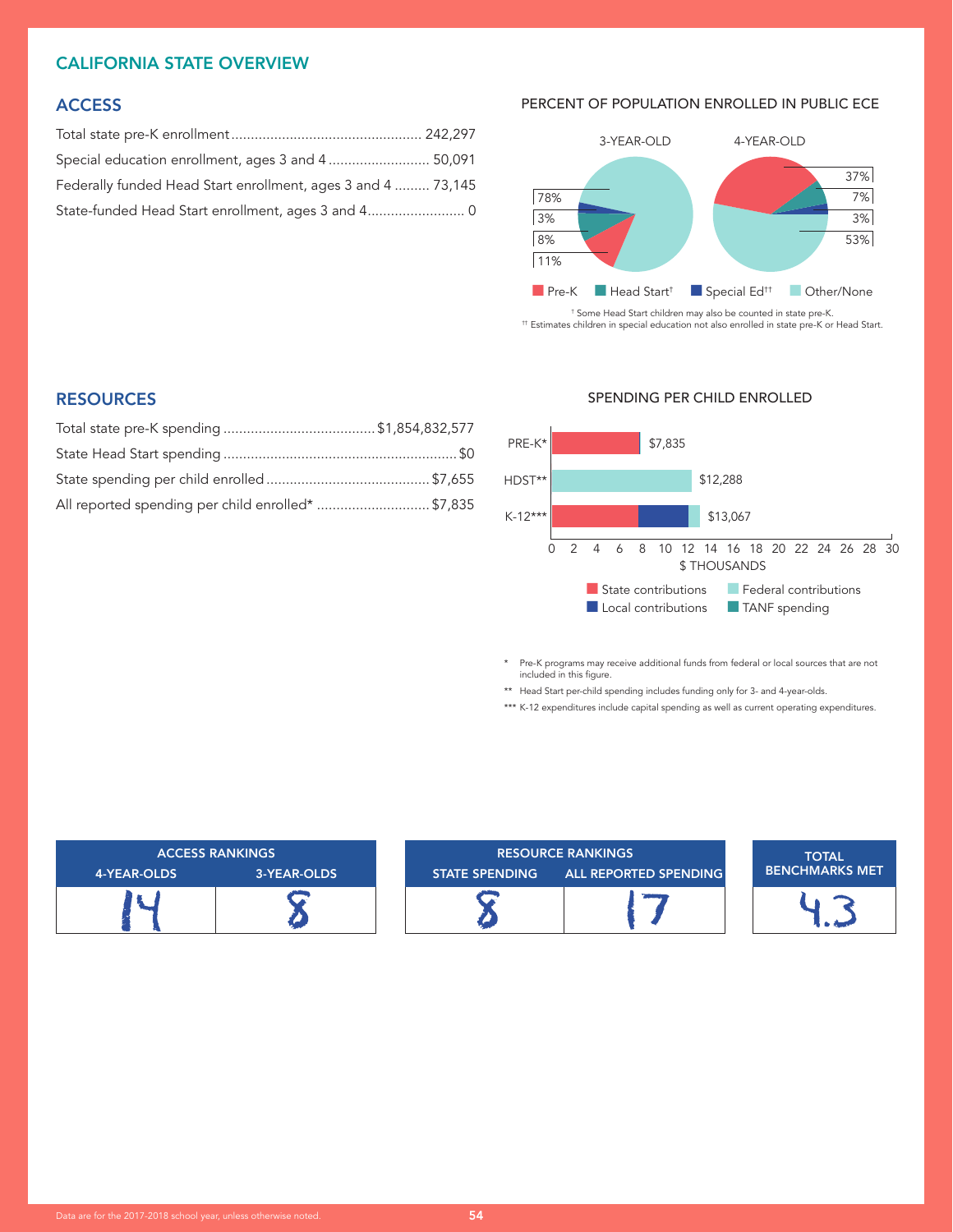#### CALIFORNIA STATE PRESCHOOL PROGRAM

### **ACCESS**

| School districts that offer state program 97% (counties/parishes) |  |
|-------------------------------------------------------------------|--|
|                                                                   |  |
| Minimum hours of operation 3 hours/day; 5 days/week               |  |
|                                                                   |  |

#### PERCENT OF POPULATION ENROLLED IN PUBLIC ECE



† Some Head Start children may also be counted in state pre-K. †† Estimates children in special education not also enrolled in state pre-K or Head Start.

| <b>POLICY</b>                             | <b>CA CSPP REQUIREMENT</b>                                             | <b>BENCHMARK</b>                                                                       | <b>REQUIREMENT</b><br><b>MEETS</b><br><b>BENCHMARK?</b> |
|-------------------------------------------|------------------------------------------------------------------------|----------------------------------------------------------------------------------------|---------------------------------------------------------|
| Early learning &<br>development standards | Comprehensive, aligned, supported,<br>culturally sensitive             | Comprehensive, aligned, supported,<br>culturally sensitive                             | $\blacktriangledown$                                    |
| Curriculum supports                       | Approval process & supports                                            | Approval process & supports                                                            | $\blacktriangledown$                                    |
| Teacher degree                            | California Child Devleopment<br>Associate Teacher Permit               | <b>BA</b>                                                                              |                                                         |
| Teacher specialized training              | ECE, CD                                                                | Specializing in pre-K                                                                  | $\blacktriangledown$                                    |
| Assistant teacher degree                  | <b>HSD</b>                                                             | <b>CDA</b> or equivalent                                                               |                                                         |
| Staff professional<br>development         | 105 hours/5 years                                                      | For teachers & assistants: At least<br>15 hours/year; individual PD plans;<br>coaching |                                                         |
| Maximum class size                        | No limit (3- & 4-year-olds)                                            | 20 or lower                                                                            |                                                         |
| Staff-child ratio                         | 1:8 (3- & 4-year-olds)                                                 | 1:10 or better                                                                         | $\blacktriangledown$                                    |
| Screening & referral                      | Vision, hearing, health & more                                         | Vision, hearing & health screenings;<br>& referral                                     | V                                                       |
| Continuous quality<br>improvement system  | Structured classroom observations<br>Data used for program improvement | Structured classroom observations;<br>data used for program improvement                | V                                                       |
|                                           |                                                                        |                                                                                        |                                                         |

For more information about the benchmarks, see the Executive Summary and Roadmap to State Profile Pages.

#### **RESOURCES**

| All reported spending per child enrolled* \$7,025 |  |
|---------------------------------------------------|--|

\* Pre-K programs may receive additional funds from federal or local sources that are not included in this figure.

\*\* Head Start per-child spending includes funding only for 3- and 4-year-olds.

\*\*\* K-12 expenditures include capital spending as well as current operating expenditures.



 $\sim$ 



QUALITY STANDARDS CHECKLIST